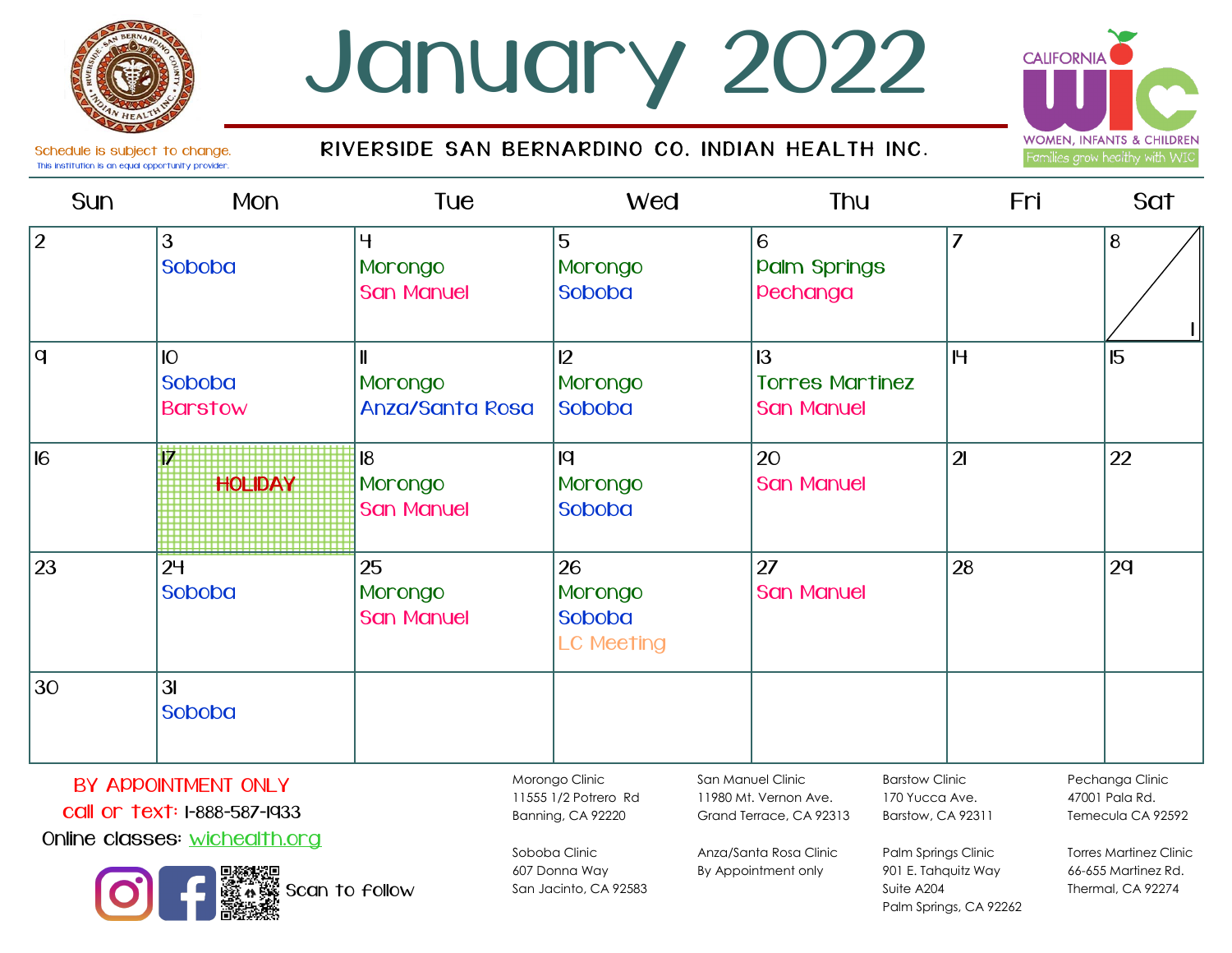### February 2022

#### RIVERSIDE SAN BERNARDINO CO. INDIAN HEALTH INC.



Schedule is subject to change. This institution is an equal opportunity provider.

| Sun                                                                                                    | Mon                           | Tue                                                                                                                    | <b>Wed</b>                                                                                                             | <b>Thu</b>                                                                                                               | Fri                                                                                                                                 | Sat |
|--------------------------------------------------------------------------------------------------------|-------------------------------|------------------------------------------------------------------------------------------------------------------------|------------------------------------------------------------------------------------------------------------------------|--------------------------------------------------------------------------------------------------------------------------|-------------------------------------------------------------------------------------------------------------------------------------|-----|
|                                                                                                        |                               | Morongo<br><b>San Manuel</b>                                                                                           | $\overline{2}$<br>Morongo<br>Soboba                                                                                    | 3<br><b>Palm Springs</b><br>pechanga                                                                                     | $\overline{4}$                                                                                                                      | 5   |
| 6                                                                                                      | $\overline{7}$<br>Soboba      | 8<br>Morongo<br><b>Anza/Santa Rosa</b>                                                                                 | q<br>Morongo<br><b>Soboba</b>                                                                                          | IO<br><b>Torres Martinez</b><br><b>San Manuel</b>                                                                        | $\mathbf{I}$                                                                                                                        | 12  |
| 13                                                                                                     | H<br>Soboba<br><b>Barstow</b> | 15<br>Morongo<br><b>San Manuel</b>                                                                                     | 16<br>Morongo<br><b>Soboba</b>                                                                                         | $\overline{17}$<br><b>San Manuel</b>                                                                                     | 8                                                                                                                                   | q   |
| 20                                                                                                     | 外<br><b>HOLIDAY</b>           | 22<br>Morongo<br><b>San Manuel</b>                                                                                     | 23<br>Morongo<br><b>Soboba</b>                                                                                         | 24<br><b>San Manuel</b>                                                                                                  | 25                                                                                                                                  | 26  |
| 27                                                                                                     | 28<br>Soboba                  |                                                                                                                        |                                                                                                                        |                                                                                                                          |                                                                                                                                     |     |
| BY APPOINTMENT ONLY<br>call or text: I-888-587-1933<br>Online classes: wichealth.org<br>Scan to follow |                               | Morongo Clinic<br>11555 1/2 Potrero Rd<br>Banning, CA 92220<br>Soboba Clinic<br>607 Donna Way<br>San Jacinto, CA 92583 | San Manuel Clinic<br>11980 Mt. Vernon Ave.<br>Grand Terrace, CA 92313<br>Anza/Santa Rosa Clinic<br>By Appointment only | <b>Barstow Clinic</b><br>170 Yucca Ave.<br>Barstow, CA 92311<br>Palm Springs Clinic<br>901 E. Tahquitz Way<br>Suite A204 | Pechanga Clinic<br>47001 Pala Rd.<br>Temecula CA 92592<br><b>Torres Martinez Clinic</b><br>66-655 Martinez Rd.<br>Thermal, CA 92274 |     |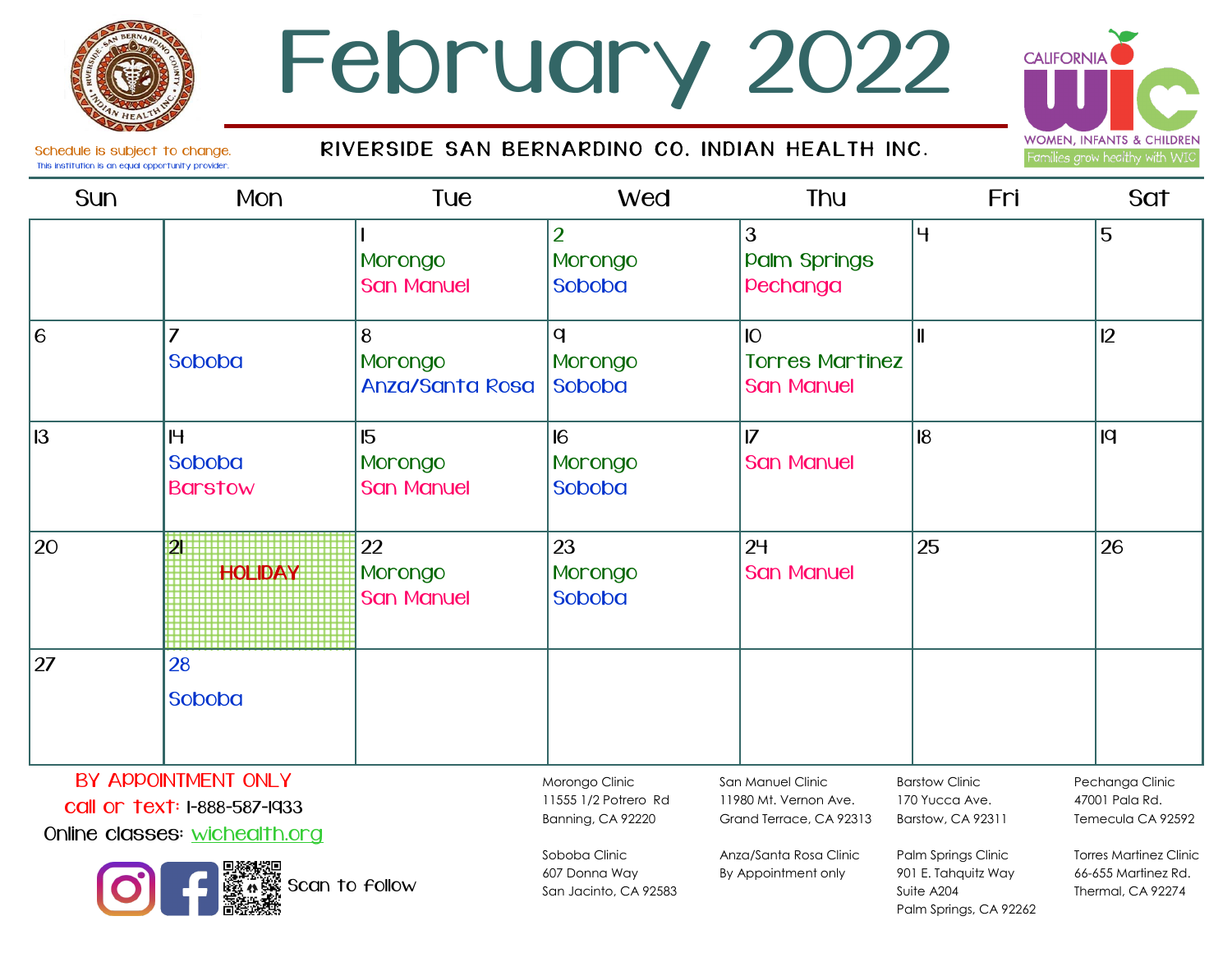## March 2022

### RIVERSIDE SAN BERNARDINO CO. INDIAN HEALTH INC.



Schedule is subject to change. This institution is an equal opportunity provider.

| Sun | Mon                           | Tue                                    | <b>Wed</b>                                   | <b>Thu</b>                                        | Fri                       | Sat |
|-----|-------------------------------|----------------------------------------|----------------------------------------------|---------------------------------------------------|---------------------------|-----|
|     |                               | Morongo<br><b>San Manuel</b>           | $\overline{2}$<br>Morongo<br>Soboba          | 3<br><b>Palm Springs</b><br>pechanga              | $^{\prime}$ 4 $^{\prime}$ | 5   |
| 6   | $\overline{7}$<br>Soboba      | 8<br>Morongo<br><b>Anza/Santa Rosa</b> | $\mathbf q$<br>Morongo<br>Soboba             | IO<br><b>Torres Martinez</b><br><b>San Manuel</b> | ║                         | 12  |
| 13  | H<br>Soboba<br><b>Barstow</b> | 15<br>Morongo<br><b>San Manuel</b>     | 6 <br>Morongo<br>Soboba                      | $\overline{7}$<br><b>San Manuel</b>               | 8                         | q   |
| 20  | 2 <sub>l</sub><br>Soboba      | 22<br>Morongo<br><b>San Manuel</b>     | 23<br>Morongo<br>Soboba                      | 2 <sup>4</sup><br><b>San Manuel</b>               | 25                        | 26  |
| 27  | 28<br>Soboba                  | 2q<br>Morongo<br><b>San Manuel</b>     | 30<br>Morongo<br>Soboba<br><b>LC Meeting</b> | 3I<br><b>San Manuel</b>                           |                           |     |

### BY APPOINTMENT ONLY call or text: 1-888-587-1933

Online classes: wichealth.org



11555 1/2 Potrero Rd Banning, CA 92220 Soboba Clinic

607 Donna Way San Jacinto, CA 92583

Morongo Clinic

San Manuel Clinic 11980 Mt. Vernon Ave. Grand Terrace, CA 92313

Barstow Clinic 170 Yucca Ave.

Suite A204

Anza/Santa Rosa Clinic By Appointment only

Barstow, CA 92311 Palm Springs Clinic

901 E. Tahquitz Way

Palm Springs, CA 92262

Pechanga Clinic 47001 Pala Rd. Temecula CA 92592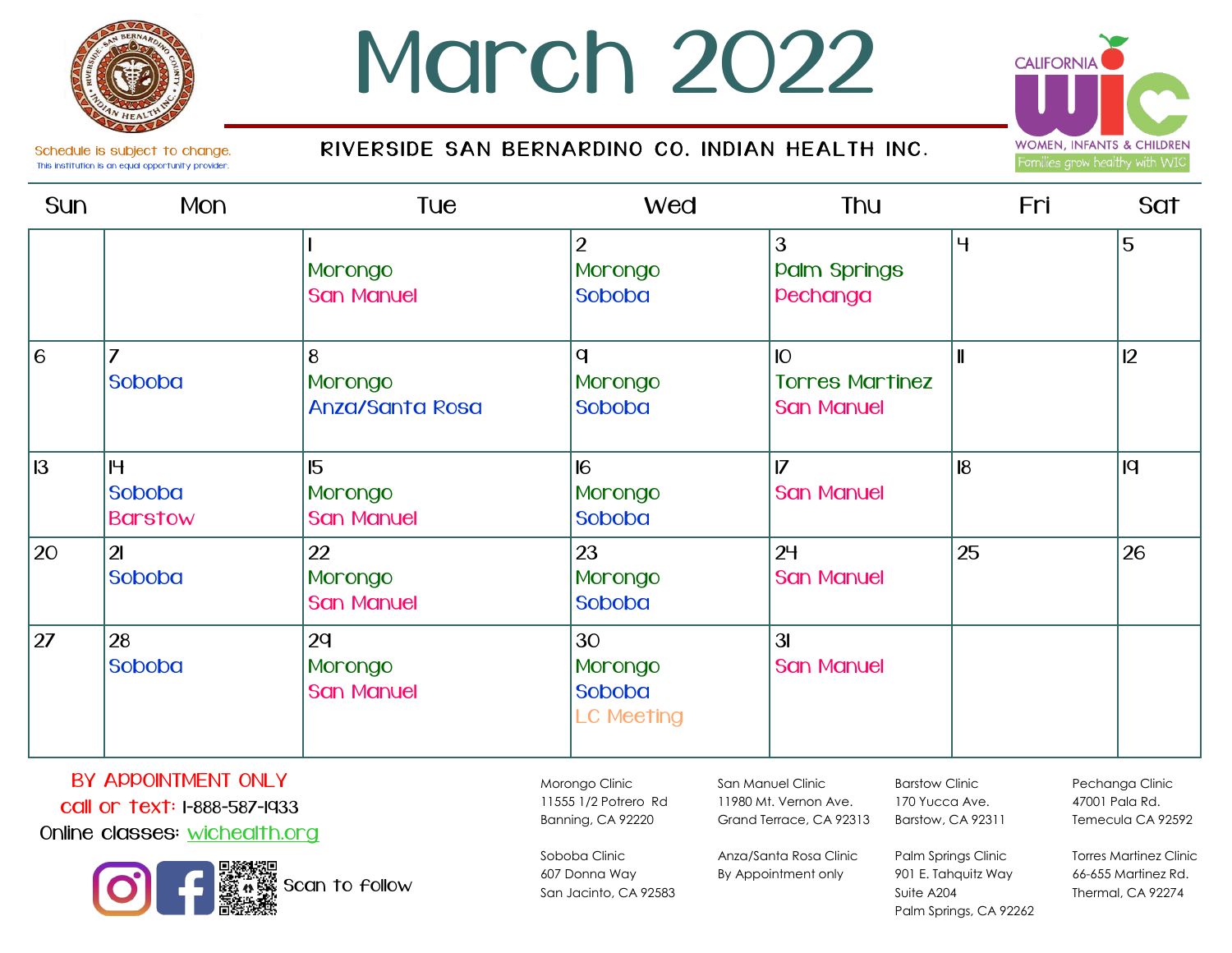

# April 2022





Schedule is subject to change. This institution is an equal opportunity provider.

| <b>Sun</b>                                          | Mon                                            | <b>Tue</b>                         | <b>Wed</b>                                                                          | <b>Thu</b>                                                                | Fri                                     | Sat                                                                     |
|-----------------------------------------------------|------------------------------------------------|------------------------------------|-------------------------------------------------------------------------------------|---------------------------------------------------------------------------|-----------------------------------------|-------------------------------------------------------------------------|
|                                                     |                                                |                                    |                                                                                     |                                                                           |                                         | $\overline{2}$                                                          |
| $\overline{3}$                                      | 4<br><b>Soboba</b>                             | 5<br>Morongo<br><b>San Manuel</b>  | 6<br>Morongo<br>Soboba                                                              | <b>Palm Springs</b><br>pechanga                                           | 8                                       | $\mathbf{q}$                                                            |
| <b>IO</b>                                           | $\mathbf l$<br><b>Soboba</b><br><b>Barstow</b> | 12<br>Morongo<br>Anza/Santa Rosa   | 13<br>Morongo<br>Soboba                                                             | H<br><b>Torres Martinez</b><br><b>San Manuel</b>                          | 15                                      | 16                                                                      |
| $\overline{17}$                                     | $\overline{8}$<br>Soboba                       | q <br>Morongo<br><b>San Manuel</b> | 20<br>Morongo<br>Soboba                                                             | $\overline{2}$<br><b>San Manuel</b>                                       | 22                                      | 23                                                                      |
| 24                                                  | 25<br>Soboba                                   | 26<br>Morongo<br><b>San Manuel</b> | 27<br>Morongo<br>Soboba<br><b>LC Meeting</b>                                        | 28<br><b>San Manuel</b>                                                   | 2q                                      | 30                                                                      |
| BY APPOINTMENT ONLY<br>call or text: I-888-587-1933 |                                                |                                    | Morongo Clinic<br>11555 1/2 Potrero Rd<br>$\sim$ $\sim$ $\sim$ $\sim$ $\sim$ $\sim$ | San Manuel Clinic<br>11980 Mt. Vernon Ave.<br>$\sim$ $\sim$ $\sim$ $\sim$ | <b>Barstow Clinic</b><br>170 Yucca Ave. | Pechanga Clinic<br>47001 Pala Rd.<br>$\sim$ $\sim$ $\sim$ $\sim$ $\sim$ |

Online classes: wichealth.org



Soboba Clinic 607 Donna Way San Jacinto, CA 92583

Banning, CA 92220

Grand Terrace, CA 92313

Anza/Santa Rosa Clinic By Appointment only

Barstow, CA 92311 Palm Springs Clinic

901 E. Tahquitz Way

Palm Springs, CA 92262

Suite A204

Temecula CA 92592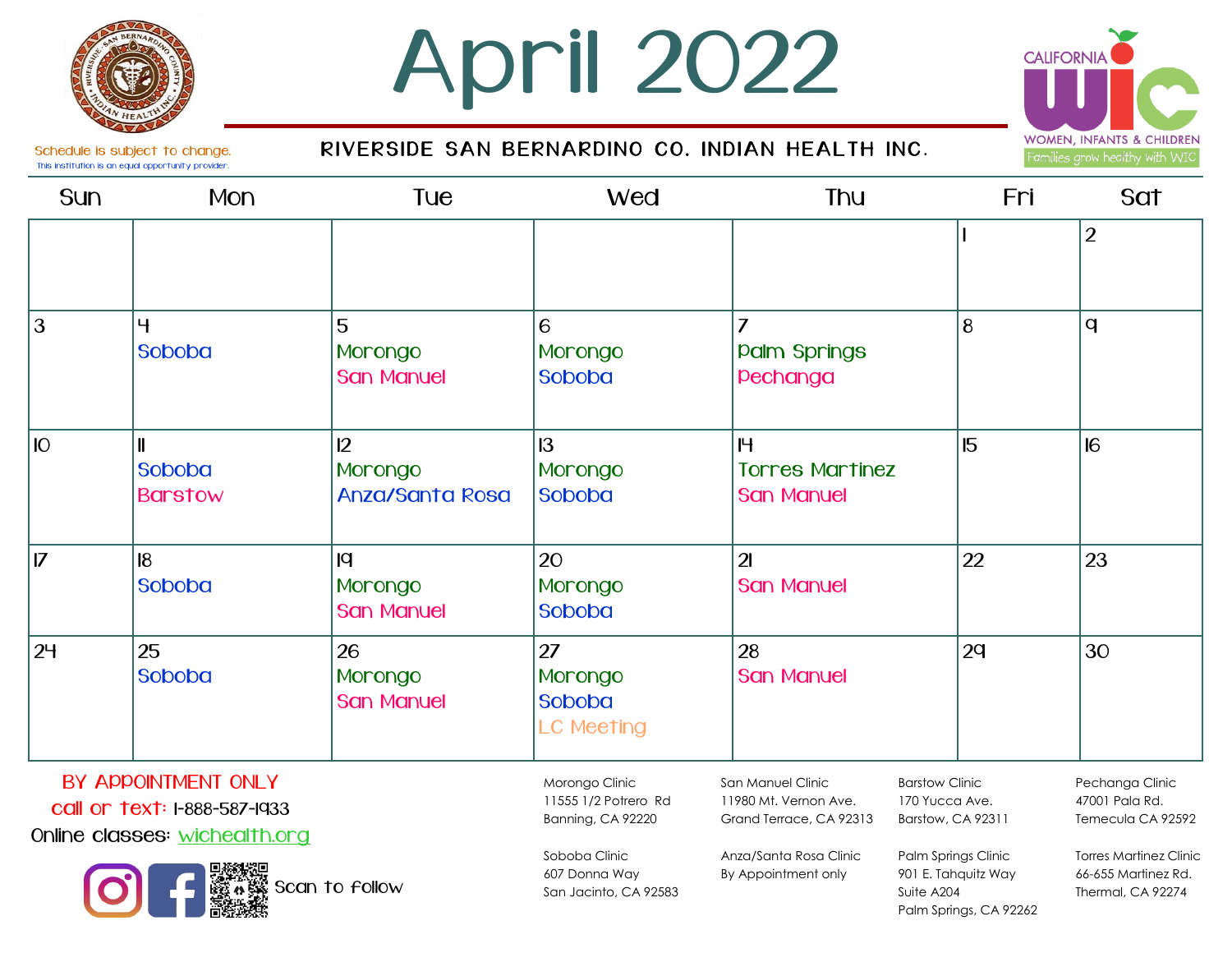

Schedule is subject to change. This institution is an equal opportunity provider.

# Max 2022

RIVERSIDE SAN BERNARDINO CO. INDIAN HEALTH INC.



Sun Mon Tue Wed Thu Fri Sat <sup>2</sup> Soboba 3 Morongo San Manuel 4 Morongo Soboba 5 **Palm Springs** Pechanga 6 6  $8$  |q Soboba Barstow 10 Morongo Anza/Santa Rosa 11 Morongo Soboba  $12<sup>°</sup>$ **Torres Martinez** San Manuel 13 15 15 16 Soboba  $\overline{17}$ Morongo **San Manuel** 18 Morongo Soboba  $|q|$ San Manuel 20 21  $22$  |23 Soboba  $24$ Morongo San Manuel 25 Morongo Soboba 26 San Manuel 27 28 29 30 **HOLIDAY** 31 Moronao San Manuel

BY ADDOINTMENT ONLY

call or text: 1-888-587-1933

Online classes: wichealth.org



Morongo Clinic 11555 1/2 Potrero Rd Banning, CA 92220

San Manuel Clinic 11980 Mt. Vernon Ave. Grand Terrace, CA 92313

Barstow Clinic 170 Yucca Ave. Barstow, CA 92311

Palm Springs, CA 92262

Pechanga Clinic 47001 Pala Rd. Temecula CA 92592

Soboba Clinic 607 Donna Way San Jacinto, CA 92583

Anza/Santa Rosa Clinic By Appointment only Palm Springs Clinic 901 E. Tahquitz Way Suite A204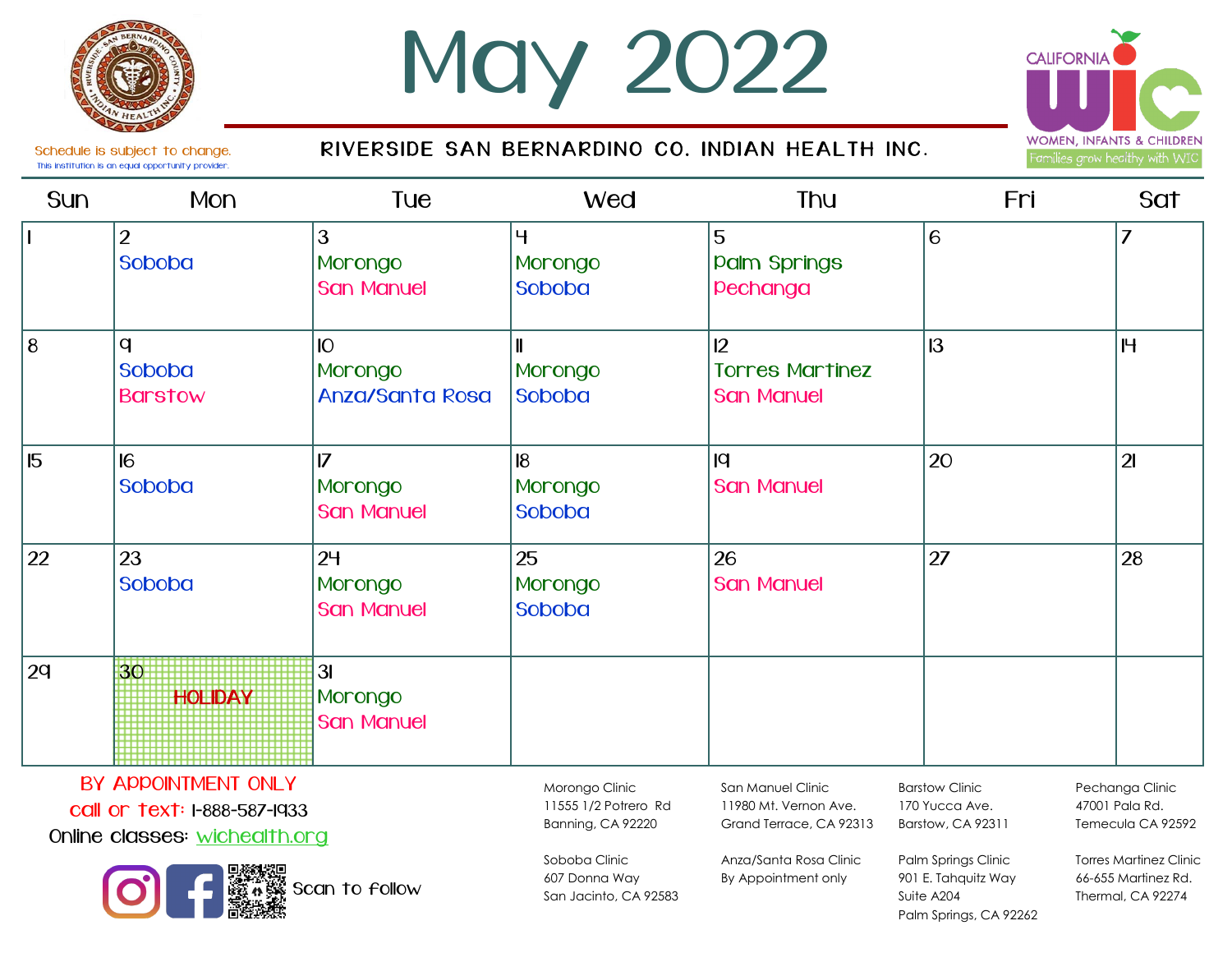Schedule is subject to change. This institution is an equal opportunity provider.

## **June 2022**

### RIVERSIDE SAN BERNARDINO CO. INDIAN HEALTH INC.



Sun Mpn Tue Wed Thu }oi Sat 1 Morongo Soboba 2 **Palm Springs** Pechanga 3 5 5 6 Soboba 7 **Morongo** San Manuel 4 Morongo Soboba  $\overline{a}$ Torres Martinez San Manuel 10 | II  $\vert$  13 Soboba Barstow  $H$ Morongo Anza/Santa Rosa 15 Morongo Soboba 16 San Manuel 17 | 18  $|9 \rangle$ Soboba 21 Morongo San Manuel 22 Morongo Soboba 23 San Manuel  $24$  |  $25$  $26$  |  $27$ Soboba 28 Morongo San Manuel  $2q$ Morongo Soboba LC Meeting 30 San Manuel

### BY ADDOINTMENT ON Y

call or text: 1-888-587-1933

Online classes: wichealth.org



Morongo Clinic 11555 1/2 Potrero Rd Banning, CA 92220

San Manuel Clinic 11980 Mt. Vernon Ave. Grand Terrace, CA 92313

Anza/Santa Rosa Clinic By Appointment only

Barstow Clinic 170 Yucca Ave. Barstow, CA 92311

Suite A204

Palm Springs Clinic 901 E. Tahquitz Way

Palm Springs, CA 92262

Pechanga Clinic 47001 Pala Rd. Temecula CA 92592

Torres Martinez Clinic 66-655 Martinez Rd. Thermal, CA 92274

Soboba Clinic 607 Donna Way San Jacinto, CA 92583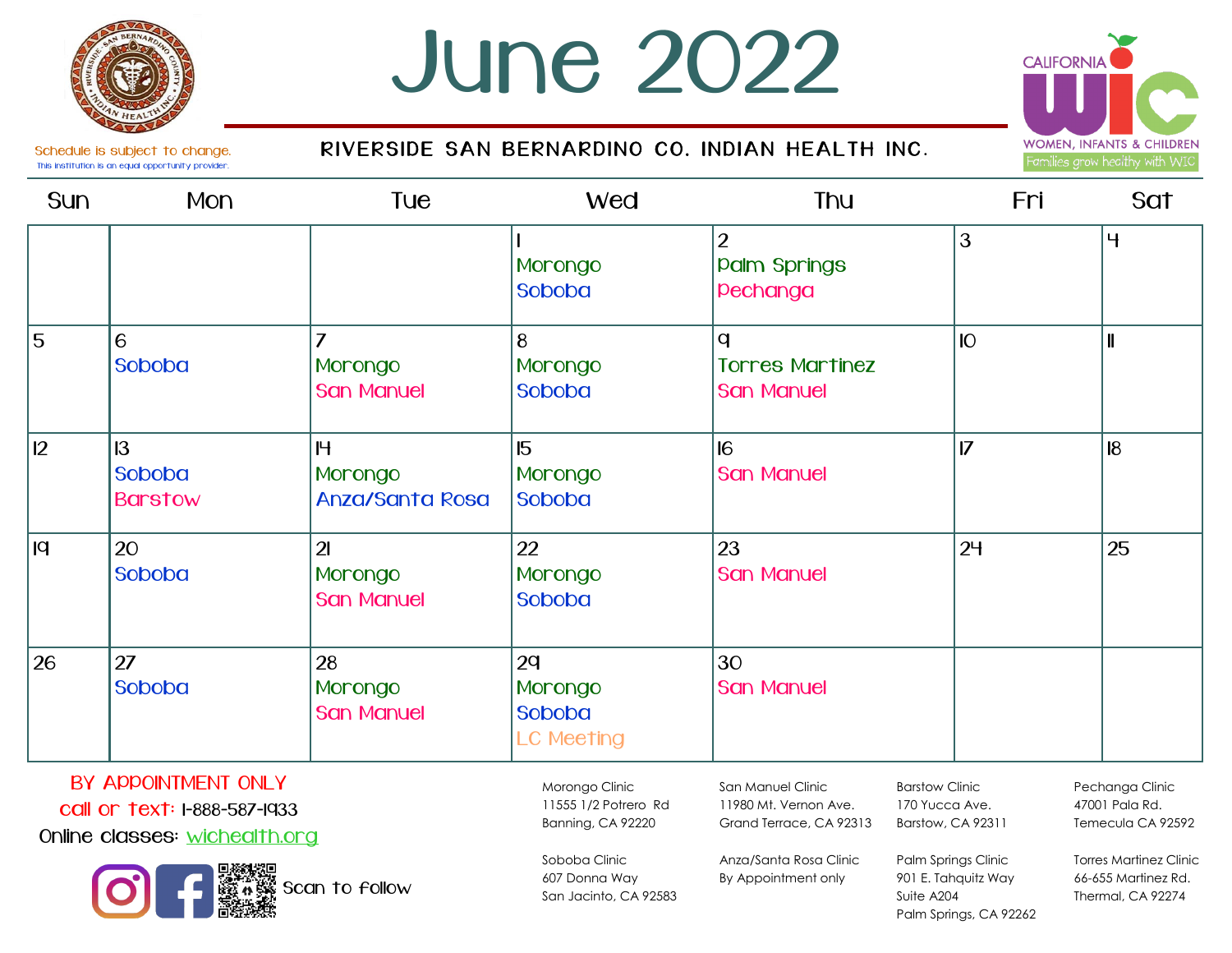

# ulx 2022



Schedule is subject to change. This institution is an equal opportunity provider.

### RIVERSIDE SAN BERNARDINO CO. INDIAN HEALTH INC.

| <b>Sun</b>           | <b>Mon</b>                              | Tue                                          | <b>Wed</b>                     | <b>Thu</b>                                       | Fri | Sat            |
|----------------------|-----------------------------------------|----------------------------------------------|--------------------------------|--------------------------------------------------|-----|----------------|
|                      |                                         |                                              |                                |                                                  |     | $\overline{2}$ |
| $\overline{3}$       | <b>HOLIDAY</b>                          | 5<br>Morongo<br><b>San Manuel</b>            | 6<br>Morongo<br>Soboba         | 7<br><b>Palm Springs</b><br>pechanga             | 8   | q              |
| IO                   | $\mathbf l$<br>Soboba<br><b>Barstow</b> | $\overline{2}$<br>Morongo<br>Anza/Santa Rosa | 13<br>Morongo<br>Soboba        | H<br><b>Torres Martinez</b><br><b>San Manuel</b> | 15  | 16             |
| $\overline{7}$       | $\overline{8}$<br>Soboba                | <b>p</b><br>Morongo<br><b>San Manuel</b>     | 20<br>Morongo<br>Soboba        | $\overline{2}$<br><b>San Manuel</b>              | 22  | 23             |
| 2 <sup>4</sup><br>3I | 25<br>Soboba                            | 26<br>Morongo<br><b>San Manuel</b>           | 27<br>Morongo<br><b>Soboba</b> | 28<br><b>San Manuel</b>                          | 2q  | 30             |
|                      | $\mathbf{a}$                            |                                              |                                |                                                  |     |                |

BY APPOINTMENT ONLY

call or text: 1-888-587-1933

Online classes: wichealth.org



Morongo Clinic 11555 1/2 Potrero Rd Banning, CA 92220

> Soboba Clinic 607 Donna Way San Jacinto, CA 92583

San Manuel Clinic 11980 Mt. Vernon Ave. Grand Terrace, CA 92313

Anza/Santa Rosa Clinic By Appointment only

Barstow Clinic 170 Yucca Ave. Barstow, CA 92311

Suite A204

Palm Springs Clinic 901 E. Tahquitz Way

Palm Springs, CA 92262

Pechanga Clinic 47001 Pala Rd. Temecula CA 92592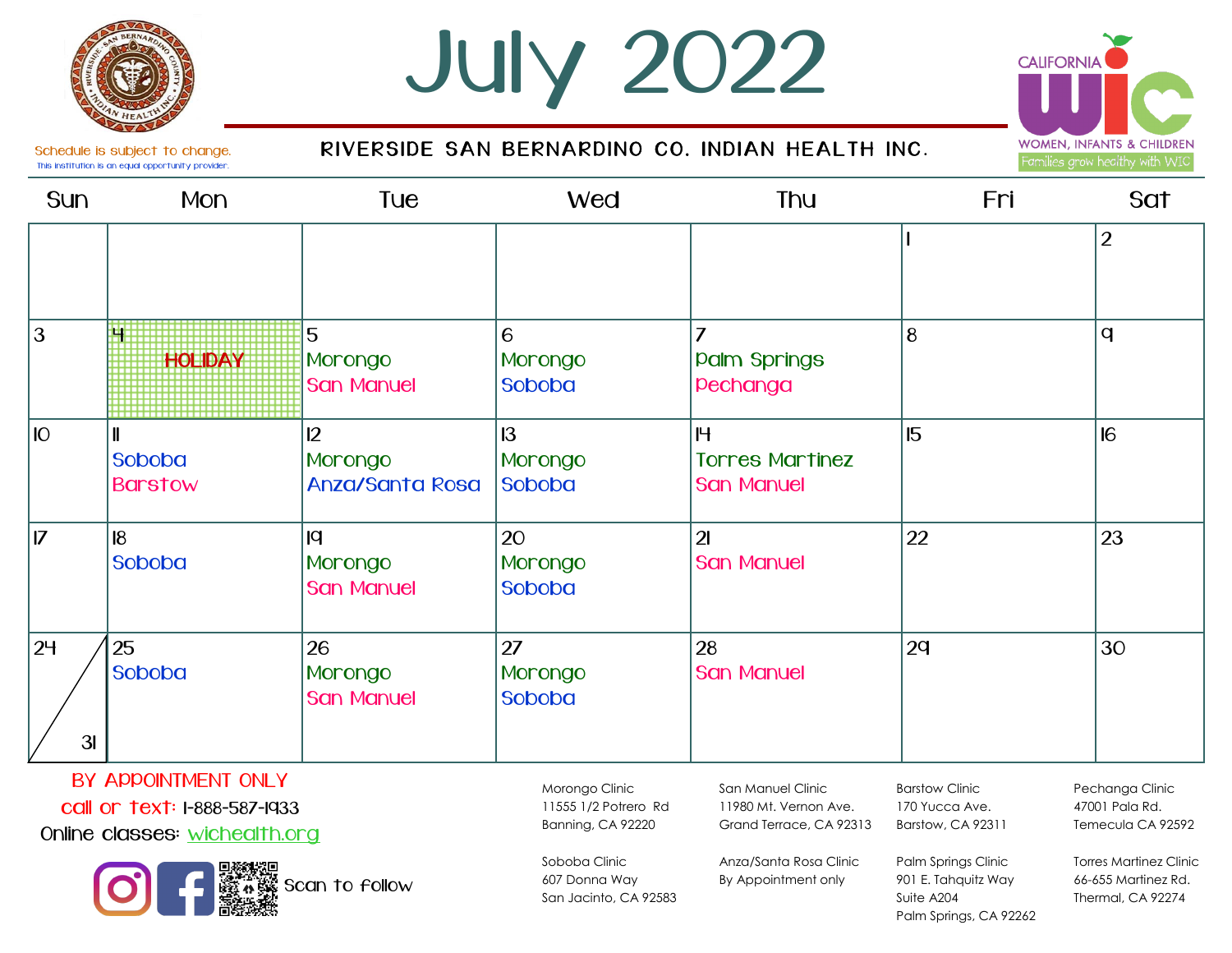## **August 2022**

#### RIVERSIDE SAN BERNARDINO CO. INDIAN HEALTH INC.



Schedule is subject to change. This institution is an equal opportunity provider.

| <b>Sun</b>     | <b>Mon</b>                    | Tue                                            | <b>Wed</b>                                 | <b>Thu</b>                                                 | Fri | Sat |
|----------------|-------------------------------|------------------------------------------------|--------------------------------------------|------------------------------------------------------------|-----|-----|
|                | Soboba                        | $\overline{2}$<br>Morongo<br><b>San Manuel</b> | 3<br>Morongo<br>Soboba                     | $\overline{4}$<br><b>Palm Springs</b><br>pechanga          | 5   | 6   |
| 7              | 8<br>Soboba<br><b>Barstow</b> | q<br>Morongo<br><b>Anza/Santa Rosa</b>         | <b>IO</b><br>Morongo<br><b>Soboba</b>      | $\mathbf l$<br><b>Torres Martinez</b><br><b>San Manuel</b> | 12  | 13  |
| IH.            | 15<br>Soboba                  | 6<br>Morongo<br><b>San Manuel</b>              | $\overline{17}$<br>Morongo<br>Soboba       | $\overline{8}$<br><b>San Manuel</b>                        | q   | 20  |
| 2 <sub>l</sub> | 22<br>Soboba                  | 23<br>Morongo<br><b>San Manuel</b>             | 2 <sup>4</sup><br>Morongo<br><b>Soboba</b> | 25<br><b>San Manuel</b>                                    | 26  | 27  |
| 28             | 2q<br>Soboba                  | 30<br>Morongo<br><b>San Manuel</b>             | 3I<br>Morongo<br>Soboba                    |                                                            |     |     |

### BY APPOINTMENT ONLY call or text: 1-888-587-1933

Online classes: wichealth.org



Morongo Clinic 11555 1/2 Potrero Rd Banning, CA 92220

> Soboba Clinic 607 Donna Way San Jacinto, CA 92583

San Manuel Clinic 11980 Mt. Vernon Ave. Grand Terrace, CA 92313

Anza/Santa Rosa Clinic By Appointment only

Barstow Clinic 170 Yucca Ave. Barstow, CA 92311

Palm Springs Clinic 901 E. Tahquitz Way

Palm Springs, CA 92262

Suite A204

Pechanga Clinic 47001 Pala Rd. Temecula CA 92592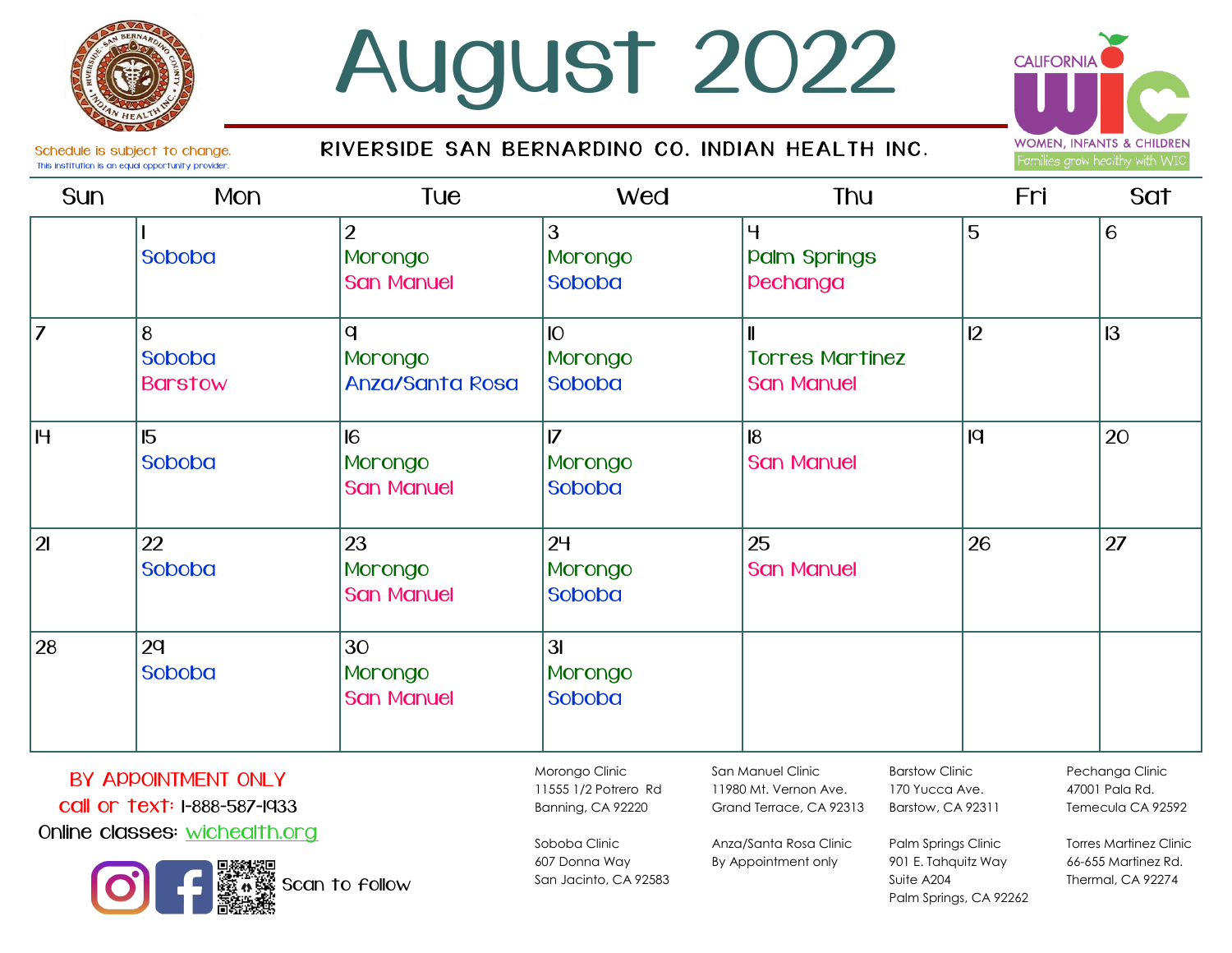## September 2022

#### RIVERSIDE SAN BERNARDINO CO. INDIAN HEALTH INC.

Schedule is subject to change. This institution is an equal opportunity provider.

| <b>Sun</b>     | <b>Mon</b>                     | Tue                                                | <b>Wed</b>                                   | <b>Thu</b>                                       | Fri                                      | Sat            |
|----------------|--------------------------------|----------------------------------------------------|----------------------------------------------|--------------------------------------------------|------------------------------------------|----------------|
|                |                                |                                                    |                                              | <b>Palm Springs</b><br>pechanga                  | $\overline{2}$                           | 3              |
| 5              | <b>HOLIDAY</b>                 | 6<br>Morongo<br><b>San Manuel</b>                  | $\overline{z}$<br>Morongo<br>Soboba          | 8<br><b>Torres Martinez</b><br><b>San Manuel</b> | q                                        | IO             |
| $\blacksquare$ | 12<br>Soboba<br><b>Barstow</b> | $\mathsf{I}3$<br>Morongo<br><b>Anza/Santa Rosa</b> | H<br>Morongo<br>Soboba                       | 15<br><b>San Manuel</b>                          | 16                                       | $\overline{7}$ |
| 8              | q <br>Soboba                   | 20<br>Morongo<br><b>San Manuel</b>                 | $\overline{2}$<br>Morongo<br>Soboba          | 22<br><b>San Manuel</b>                          | 23<br><b>HOLIDAY</b>                     | 2 <sup>4</sup> |
| 25             | 26<br>Soboba                   | 27<br>Morongo<br><b>San Manuel</b>                 | 28<br>Morongo<br>Soboba<br><b>LC Meeting</b> | 2q<br><b>San Manuel</b>                          | 30                                       |                |
|                | BY APPOINTMENT ONLY            |                                                    | Morongo Clinic                               | San Manuel Clinic                                | <b>Barstow Clinic</b><br>Pechanaa Clinic |                |

call or text: 1-888-587-1933

Online classes: wichealth.org



Banning, CA 92220 Soboba Clinic

11555 1/2 Potrero Rd

607 Donna Way San Jacinto, CA 92583 San Manuel Clinic 11980 Mt. Vernon Ave. Grand Terrace, CA 92313

Anza/Santa Rosa Clinic By Appointment only

Barstow Clinic 170 Yucca Ave. Barstow, CA 92311

Suite A204

Palm Springs Clinic 901 E. Tahquitz Way

Palm Springs, CA 92262

Pechanga Clinic 47001 Pala Rd. Temecula CA 92592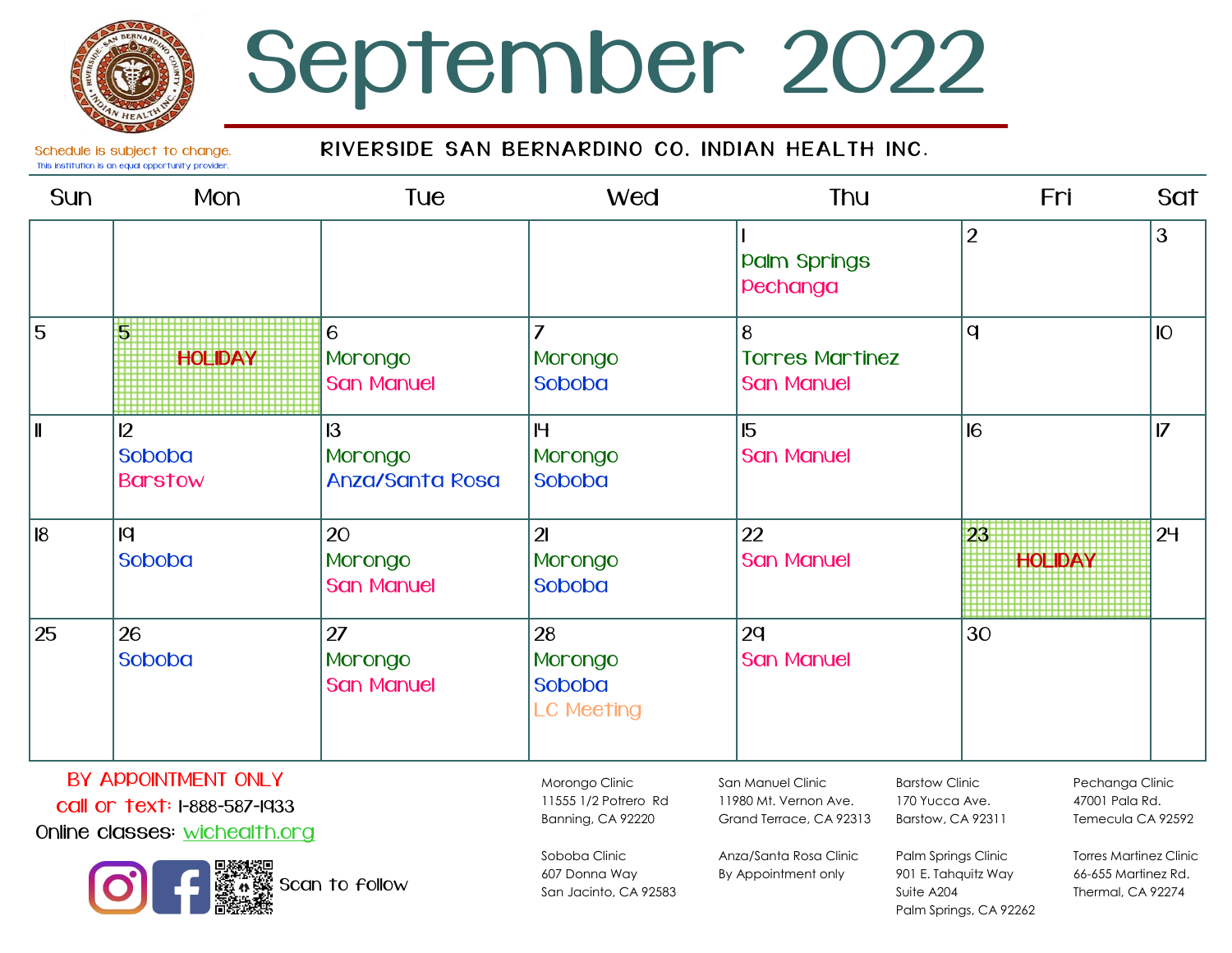### October 2022

#### RIVERSIDE SAN BERNARDINO CO. INDIAN HEALTH INC.



Schedule is subject to change. This institution is an equal opportunity provider.

#### Sun Mon Tue Wed Thu Fri Sat  $2 \t|3$ Soboba 4 Morongo **San Manuel** 5 Morongo Soboba 6 **Palm Springs** Pechanga 7 | 8  $q \mid$  10 Soboba Barstow 11 Morongo Anza/Santa Rosa 12 Morongo Soboba 13 Torres Martinez San Manuel 15 15 16 16 Soboba  $18$ Morongo **San Manuel**  $|q|$ Morongo Soboba 20 San Manuel 21 22  $23$  |  $24$ Soboba 25 Morongo San Manuel 26 Morongo Soboba LC Meeting 27 **San Manuel** 24 22  $30 \quad |31$ Soboba 29 30 1 Morongo Clinic San Manuel Clinic Barstow Clinic Pechanga Clinic BY APPOINTMENT ONI Y

call or text: 1-888-587-1933

Online classes: wichealth.org



Soboba Clinic 607 Donna Way San Jacinto, CA 92583

11555 1/2 Potrero Rd Banning, CA 92220

11980 Mt. Vernon Ave. Grand Terrace, CA 92313

Anza/Santa Rosa Clinic By Appointment only

170 Yucca Ave. Barstow, CA 92311

Suite A204

Palm Springs Clinic 901 E. Tahquitz Way

Palm Springs, CA 92262

47001 Pala Rd. Temecula CA 92592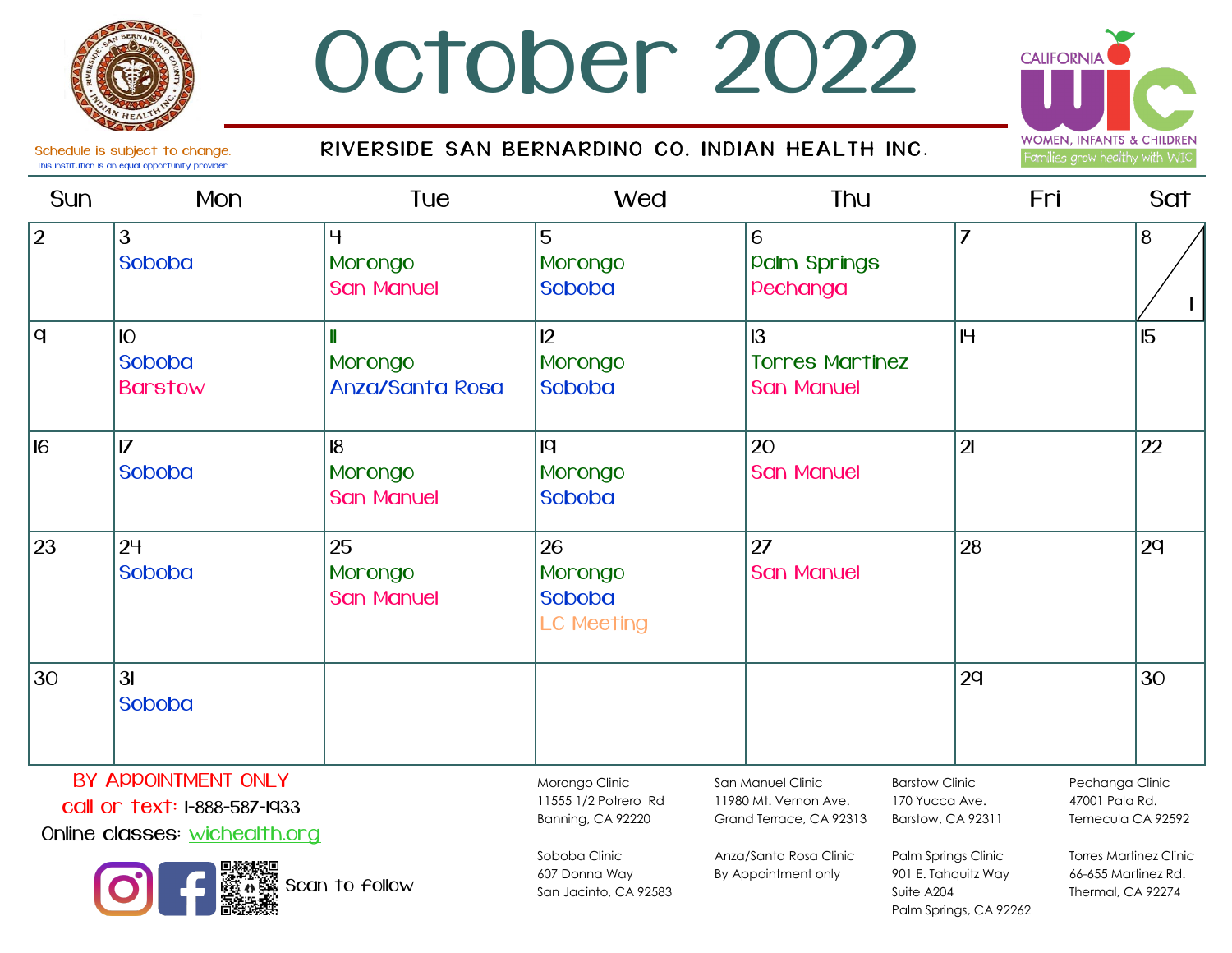### November 2022

#### RIVERSIDE SAN BERNARDINO CO. INDIAN HEALTH INC.



Schedule is subject to change. This institution is an equal opportunity provider.

#### Sun Mon Tue Wed Thu Fri Sat 1 Morongo San Manuel  $\overline{\mathcal{L}}$ Morongo Soboba 3 **Palm Springs** Pechanga 5 5 6 6 Soboba 4 Morongo Anza/Santa Ro- $\mathbf q$ Morongo Soboba 10 **HOLIDAY** 11 **HOLIDAY** 12 13 | H Soboba Barstow 15 Morongo San Manuel 16 Morongo Soboba 17 Torres Martinez San Manuel 18 19  $20$  |21 Soboba 22 Morongo San Manuel 23 1/2 **HOLIDAY** 24 **HOLIDAY** 25 **HOLIDAY** 26  $27$  |  $28$ Soboba  $2q$ Morongo San Manuel 30 Morongo Soboba Morongo Clinic 11555 1/2 Potrero Rd San Manuel Clinic 11980 Mt. Vernon Ave. Barstow Clinic 170 Yucca Ave. Pechanga Clinic 47001 Pala Rd. BY APPOINTMENT ONLY

call or text: 1-888-587-1933

Online classes: wichealth.org



607 Donna Way San Jacinto, CA 92583

Banning, CA 92220

Soboba Clinic

Anza/Santa Rosa Clinic By Appointment only

Grand Terrace, CA 92313

Palm Springs Clinic 901 E. Tahquitz Way Suite A204 Palm Springs, CA 92262

Barstow, CA 92311

Torres Martinez Clinic 66-655 Martinez Rd. Thermal, CA 92274

Temecula CA 92592